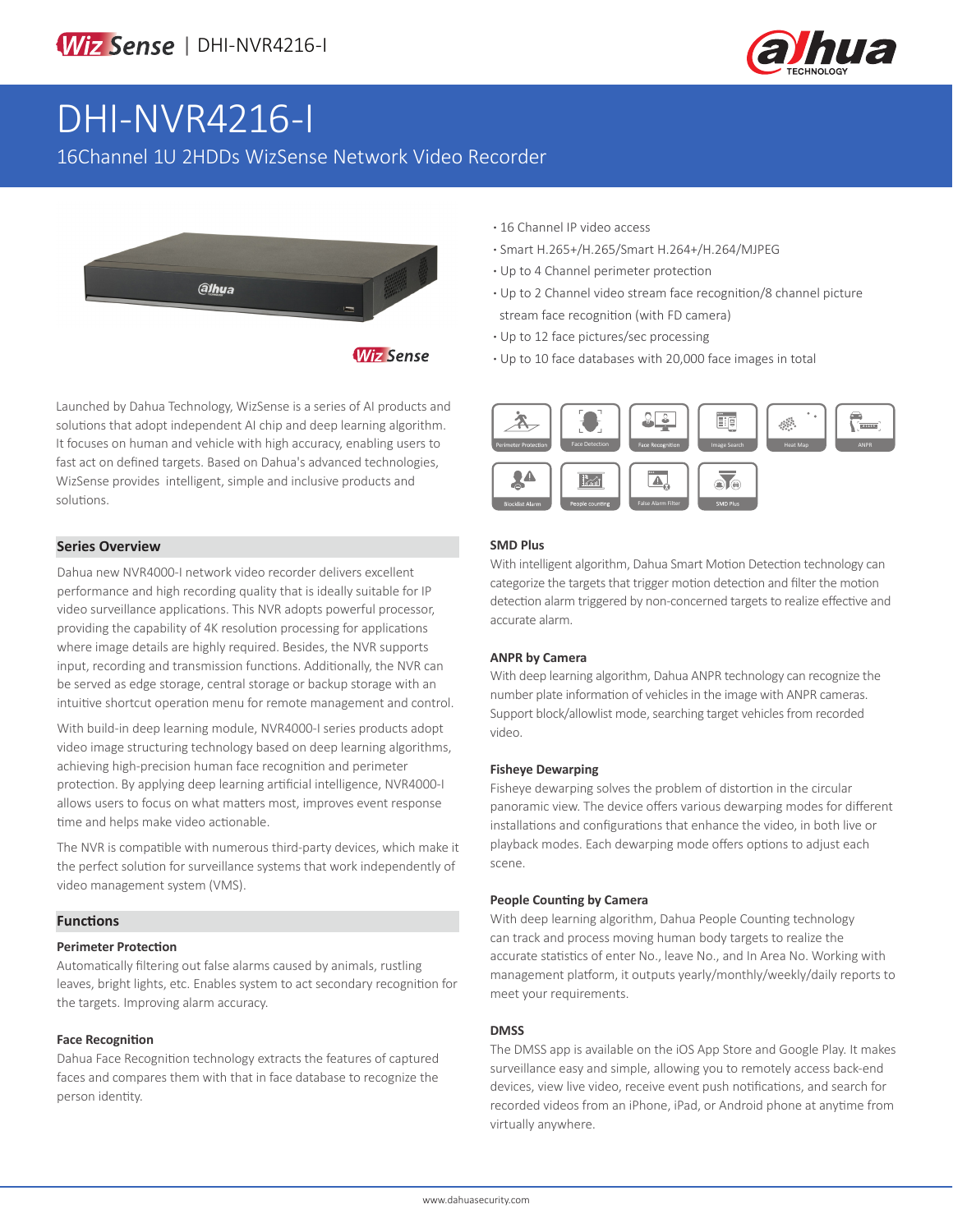# Wiz Sense | DHI-NVR4216-I

# **Technical Specification**

| System                    |                                                                                                                                                                                                       |  |
|---------------------------|-------------------------------------------------------------------------------------------------------------------------------------------------------------------------------------------------------|--|
| Main Processor            | Multi-core embedded processor                                                                                                                                                                         |  |
| Operating System          | Embedded LINUX                                                                                                                                                                                        |  |
| Perimeter Protection      |                                                                                                                                                                                                       |  |
| Performance               | 4 channel, 10 IVS rules for each channel                                                                                                                                                              |  |
| Object classification     | Human/Vehicle secondary recognition for tripwire and<br>intrusion                                                                                                                                     |  |
| AI Search                 | Search by target classification (Human, Vehicle)                                                                                                                                                      |  |
| Face Recognition          |                                                                                                                                                                                                       |  |
|                           | Max 12 face pictures/sec processing                                                                                                                                                                   |  |
| Performance               | 2 channel video stream face recognition/8 channel<br>picture stream face recognition (with FD camera)                                                                                                 |  |
| <b>Stranger Mode</b>      | Detect strangers' faces (not in device's face database).<br>Similarity threshold can be set manually.                                                                                                 |  |
| Al Search                 | Up to 8 target face images search at same time, similarity<br>threshold can be set for each target face image.                                                                                        |  |
| Database Management       | Up to 10 face databases with 20,000 face images in<br>total. Name, gender, birthday, address, certificate type,<br>certificate No., countries&regions and state can be<br>added to each face picture. |  |
| Database Application      | Each database can be applied to video channels<br>independently.                                                                                                                                      |  |
| <b>Trigger Events</b>     | Buzzer, Voice Prompts, Email, Snapshot, Recording,<br>Alarm Out, PTZ Activation, etc.                                                                                                                 |  |
| Audio and Video           |                                                                                                                                                                                                       |  |
| IP Camera Input           | 16 Channel                                                                                                                                                                                            |  |
| Two-way Talk              | 1 Channel Input, 1 Channel Output, RCA                                                                                                                                                                |  |
| Display                   |                                                                                                                                                                                                       |  |
| Interface                 | 1 HDMI, 1 VGA                                                                                                                                                                                         |  |
| Resolution                | HDMI: 3840 × 2160, 1920 × 1080, 1280 × 1024, 1280 ×<br>720<br>VGA: 1920 × 1080, 1280 × 1024, 1280 × 720                                                                                               |  |
| Decoding Capability       | 2-ch@8MP (30fps), 8-ch@1080P (30fps)                                                                                                                                                                  |  |
| Multi-screen Display      | 1/4/8/9/16                                                                                                                                                                                            |  |
| Recording                 |                                                                                                                                                                                                       |  |
| Bandwidth                 | 200 Mbps (80 Mbps when AI function enabled, based on<br>Dahua private protocol)                                                                                                                       |  |
| Compression               | Smart H.265+/H.265/Smart H.264+/H.264/MJPEG                                                                                                                                                           |  |
| Resolution                | 12MP, 8MP, 6MP, 5MP, 4MP, 3MP, 1080P, 1.3MP, 720P,<br>D1 etc.                                                                                                                                         |  |
| Record Mode               | Manual, Schedule (Continuous, MD (Motion Detection),<br>Alarm, IVS)                                                                                                                                   |  |
| Record Interval           | 1-120 min (default: 60 min), Pre-record: 1-30 sec, Post-<br>record: 10-300 sec                                                                                                                        |  |
| Video Detection and Alarm |                                                                                                                                                                                                       |  |
| <b>Trigger Events</b>     | Alarm Out, Video Push, Email, Recording, PTZ, Tour,<br>Snapshot, Voice Prompt, Buzzer and Screen Tips                                                                                                 |  |
| Video Detection           | Motion Detection, MD Zones: 396 (22 × 18), Video Loss,<br>Tampering and Scene Change                                                                                                                  |  |
| Alarm Input               | 4 Channel                                                                                                                                                                                             |  |

| Alarm Output                                                             | 2 Channel                                                                                                                                                                                 |
|--------------------------------------------------------------------------|-------------------------------------------------------------------------------------------------------------------------------------------------------------------------------------------|
| Playback and Backup                                                      |                                                                                                                                                                                           |
| Sync Playback                                                            | 1/4/9/16                                                                                                                                                                                  |
| Search Mode                                                              | Time/Date, Alarm, MD and Exact Search (accurate to<br>second)                                                                                                                             |
| Backup Mode                                                              | USB Device/Network                                                                                                                                                                        |
| Third-party Support                                                      |                                                                                                                                                                                           |
| Third-party Support                                                      | Panasonic, Sony, Samsung, Axis, Pelco, Arecont, Onvif,<br>Canon and more                                                                                                                  |
| Network                                                                  |                                                                                                                                                                                           |
| Interface                                                                | 1 RJ-45 Port (10/100/1000 Mbps)                                                                                                                                                           |
| PoE                                                                      | <b>ΝΑ</b>                                                                                                                                                                                 |
| <b>Network Function</b>                                                  | HTTP, HTTPS, TCP/IP, IPv4/IPv6, UPnP, SNMP, RTSP, UDP,<br>SMTP, NTP, DHCP, DNS, IP Filter, PPPoE, DDNS, FTP, Alarm<br>Center, IP Search (Support Dahua IP camera, DVR, NVS,<br>etc.), P2P |
| Max. User Access                                                         | 128 users                                                                                                                                                                                 |
| Mobile App                                                               | iPhone, iPad, Android                                                                                                                                                                     |
| Interoperability                                                         | ONVIF (Profile S), SDK, CGI                                                                                                                                                               |
| Storage                                                                  |                                                                                                                                                                                           |
| Internal HDD                                                             | 2 SATA III ports, up to 10 TB for a single HDD. The<br>maximum HDD capacity varies with environment<br>temperature                                                                        |
|                                                                          |                                                                                                                                                                                           |
| eSATA                                                                    | ΝA                                                                                                                                                                                        |
| Auxiliary Interface                                                      |                                                                                                                                                                                           |
| USB                                                                      | 2 USB Ports (1 Rear USB 2.0, 1 Front USB 2.0)                                                                                                                                             |
| RS232                                                                    | <b>NA</b>                                                                                                                                                                                 |
| RS485                                                                    | ΝA                                                                                                                                                                                        |
| Flectrical                                                               |                                                                                                                                                                                           |
| Power Supply                                                             | Single, DC 12V, 4A                                                                                                                                                                        |
| Power Consumption                                                        | NVR: <2.9W (Without HDD)                                                                                                                                                                  |
| Environmental                                                            |                                                                                                                                                                                           |
|                                                                          | -10°C to +55°C (+14°F to +131°F), 86-106kpa                                                                                                                                               |
|                                                                          | 0°C to +40°C (+32°F to +104°F), 30-85% RH                                                                                                                                                 |
| <b>Operating Conditions</b><br><b>Storage Conditions</b><br>Construction |                                                                                                                                                                                           |
| Dimensions                                                               | 1U, 375.0 mm × 282.4 mm × 56.0 mm (14.76" × 11.12"<br>$×2.20"$ )                                                                                                                          |
| Net Weight                                                               | 1.55 kg (3.4 lb) (without HDD)                                                                                                                                                            |
|                                                                          | 2.81 kg (6.2 lb) (without HDD)                                                                                                                                                            |
| <b>Gross Weight</b><br>Certifications                                    |                                                                                                                                                                                           |
| СE                                                                       | EN55035, EN55032, EN55024, EN50130-4, EN60950-1                                                                                                                                           |
| FCC                                                                      | Part 15 Subpart B, ANSI C63.4-2014                                                                                                                                                        |